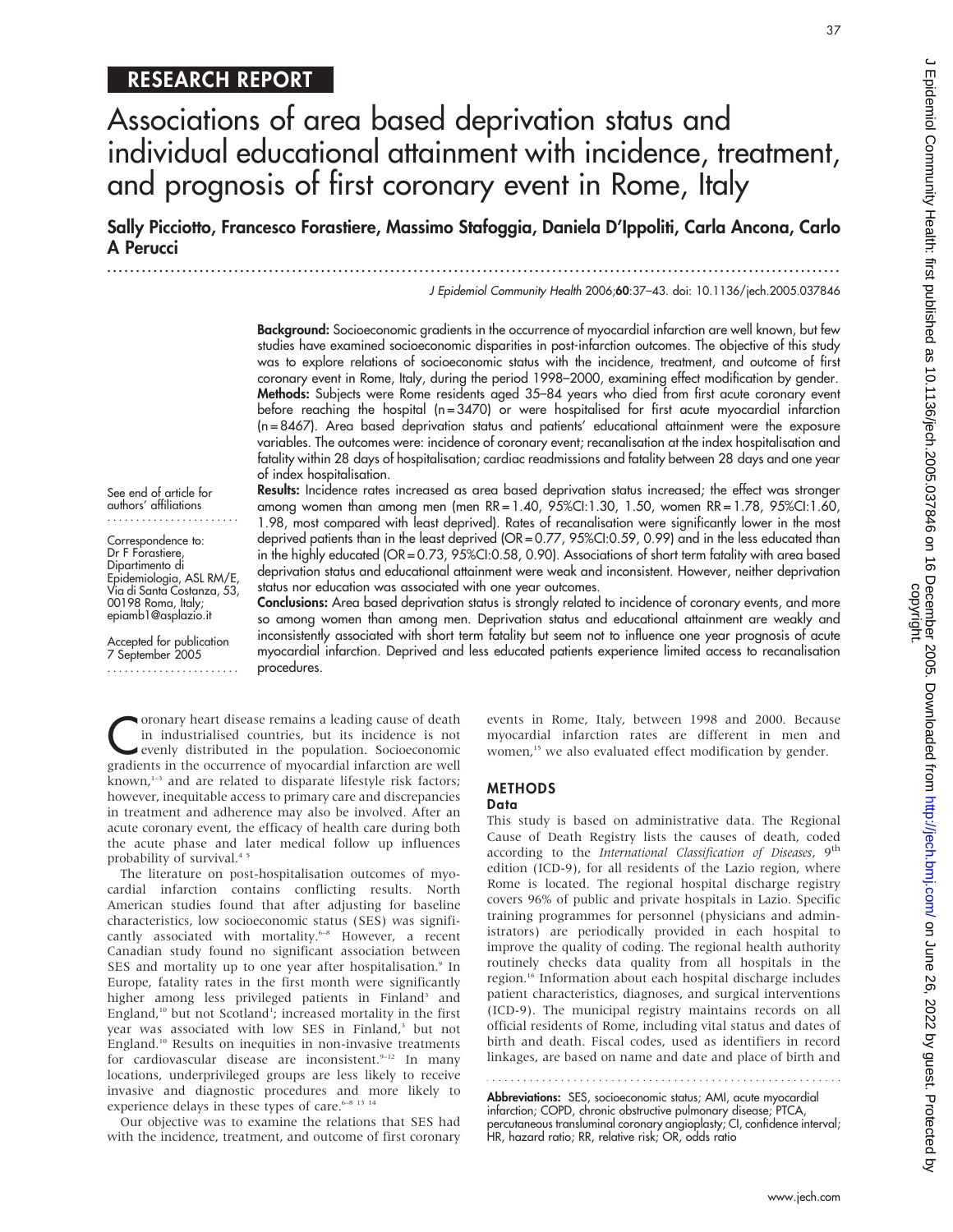are present (or calculable from data present) in all government records including the aforementioned registries.

Residents of Rome aged 35–84 who died from acute coronary events before reaching a hospital (out of hospital deaths) were selected as follows: deaths during 1998–2000 with causes  $ICD-9 = 410-414$  were found in the regional cause of death registry and linked with the regional hospital discharge registry. We excluded subjects who died out of hospital within 28 days after hospitalisation for either acute myocardial infarction (AMI) (ICD-9: 410), to avoid duplicating hospitalised subjects, or ischaemic diseases (ICD-9: 411– 414), to exclude people who probably did not suffer an AMI. All deaths occurring in a hospital or immediately preceded by a hospitalisation from causes other than ischaemic heart disease were excluded, as AMI was considered a complication.

Hospitalised AMI cases, retrieved from the regional hospital discharge registry, were all residents of Rome aged 35–84 years who were admitted to hospitals during the years 1998–2000 with principal diagnosis of AMI (ICD-9 = 410). Patients were excluded if they were discharged alive after fewer than three days, an indication that AMI was ruled out.

Our goal was to study ''first'' coronary events. We therefore excluded all hospitalisations that included a secondary diagnosis of previous infarction (ICD-9 = 412) and all subjects with a prior hospitalisation for AMI or previous infarction in the calendar year of the index event or in the three preceding years.

Follow up data on vital status and cardiac readmissions to the end of 2001 for hospitalised patients were obtained by linking the respective aforementioned registries.

For each person, comorbidities in the three years before the event were identified via record linkage. Hospitalisations with any of the following principal or secondary diagnoses were flagged: diabetes (ICD-9 = 250), hypertension (ICD-9 = 401–405), chronic obstructive pulmonary disease (COPD) (ICD-9 = 490–496), peripheral vascular disease (ICD-9 = 440.2), angina/other chronic ischaemic heart disease  $(ICD-9 = 413-414)$ , conduction disorders  $(ICD-9 = 426)$ , arrhythmia (ICD-9 = 427), or heart failure (ICD-9 = 428). At the index event for hospitalised patients, presence of these illnesses as secondary diagnoses was noted, as was recourse to recanalisation procedures (ICD-9 procedure = 36.0),

hereafter abbreviated PTCA (percutaneous transluminal coronary angioplasty, ICD-9 procedure = 36.01, 36.02, 36.05, representing 95% of recanalisations performed on the cohort). Bypass surgery rates were too low to be examined.

Rome has a total population of 2 576 866 residents living in 5550 census blocks. The population aged 35–84 years, used as the denominator in this study, is 1 602 468. Each subject's area based deprivation status was derived from an index based on multiple characteristics of the census block of residence from 1991 census data: distribution of educational level, occupational categories, working age male unemployment rate, family size, crowding, and proportion of dwellings rented/owned. The city distribution of this index was divided into four categories by the 20th, 50th, and 80th centiles; these categories ( $1 =$  least deprived,  $4 =$  most deprived) comprised the deprivation status variable used in this study. Area based deprivation status is available for 97.3% of Rome's total population.<sup>17</sup>

For hospitalised cases only, discharge records included patients' individual levels of education, which were aggregated into three categories: fewer than eight years of education (no middle school diploma), 8–12 years (middle school diploma), and at least 13 years (high school diploma or more).

The administrative nature of the data rendered ethics committee approval unnecessary.

#### Data analysis

Incidence rates (out of hospital deaths, hospitalisations, total events) in the Rome population aged 35–84 years were calculated by area based deprivation status, stratified by gender, standardised for age (direct method, five-year age classes, world standard population), and reported as annual rates per 100 000 persons. Age adjusted relative risks (RR) and 95% confidence intervals (CI) were estimated using Poisson models.

Within the hospitalised cohort, separate associations of area based deprivation status and educational attainment level with several outcomes were examined. Patients whose deprivation status or educational attainment was missing were excluded from the respective analysis. Crude rates were calculated before modelling. Short term outcomes studied were receipt of PTCA at index hospitalisation and fatality



Figure 1 First coronary events and their outcomes in the population of Rome, age 35-84 years, 1998-2000.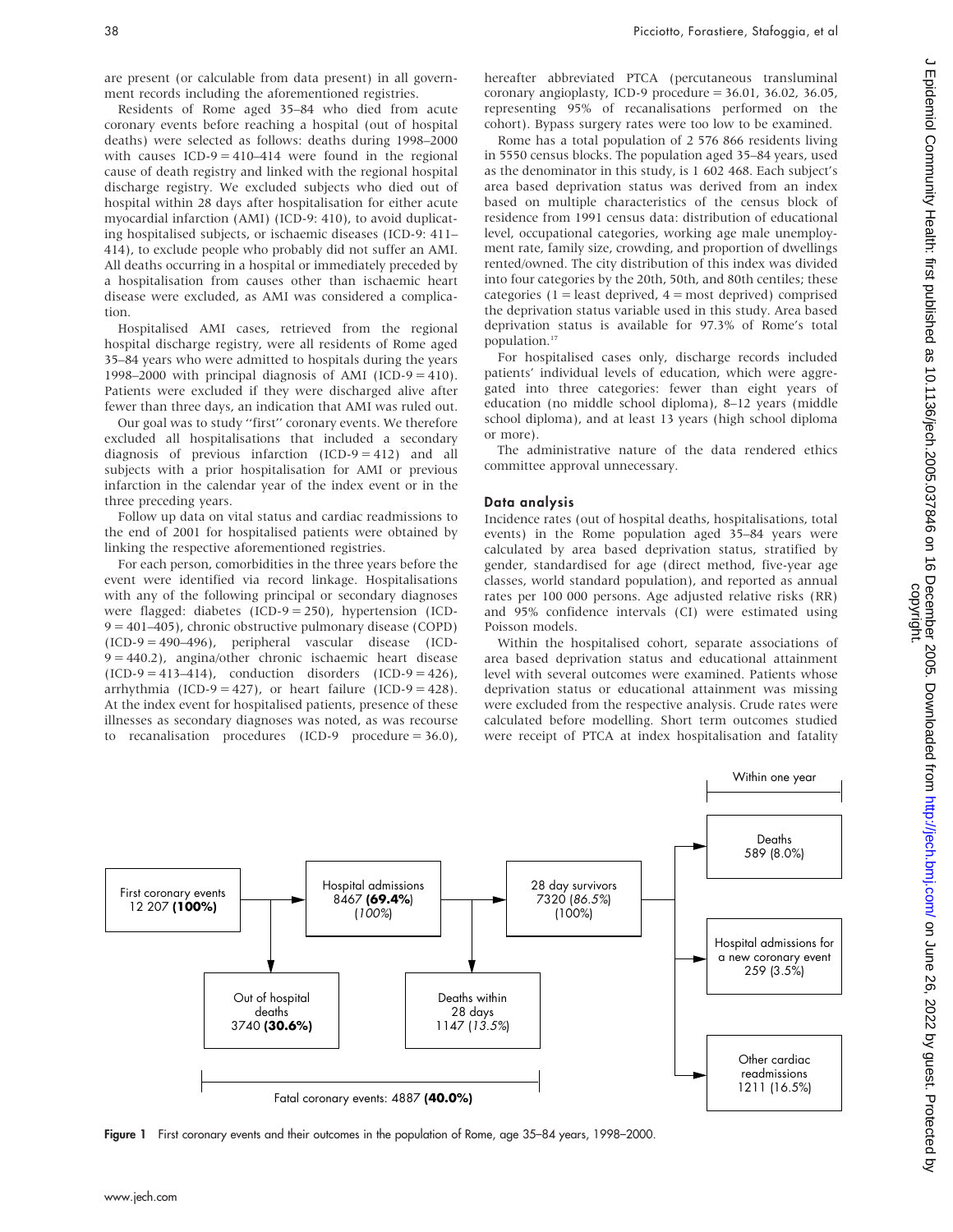|           | Table 1 Descriptive characteristics of residents of Rome (aged 35–84 years) who had a first coronary event during the period |  |  |
|-----------|------------------------------------------------------------------------------------------------------------------------------|--|--|
| 1998-2000 |                                                                                                                              |  |  |

|                                                                | <b>Total incidence</b> |      | Out of hospital deaths |      | <b>Hospitalised cases</b> |      |
|----------------------------------------------------------------|------------------------|------|------------------------|------|---------------------------|------|
|                                                                | Number                 | %    | <b>Number</b>          | %    | <b>Number</b>             | %    |
| Gender:                                                        |                        |      |                        |      |                           |      |
| Men                                                            | 8367                   | 68.5 | 2381                   | 63.7 | 5986                      | 70.7 |
| Women                                                          | 3840                   | 31.5 | 1359                   | 36.3 | 2481                      | 29.3 |
| Age (years):                                                   |                        |      |                        |      |                           |      |
| $35 - 44$                                                      | 397                    | 3.3  | 48                     | 1.3  | 349                       | 4.1  |
| $45 - 54$                                                      | 1391                   | 11.4 | 227                    | 6.1  | 1164                      | 13.7 |
| $55 - 64$                                                      | 2713                   | 22.2 | 554                    | 14.8 | 2159                      | 25.5 |
| $65 - 74$                                                      | 3767                   | 30.9 | 1145                   | 30.6 | 2622                      | 31.0 |
| $75 - 84$                                                      | 3939                   | 32.3 | 1766                   | 47.2 | 2173                      | 25.7 |
| Area based deprivation status:                                 |                        |      |                        |      |                           |      |
| 1 (privileged)                                                 | 1928                   | 15.8 | 686                    | 18.3 | 1242                      | 14.7 |
| $\overline{2}$                                                 | 3617                   | 29.6 | 1169                   | 31.3 | 2448                      | 28.9 |
| 3                                                              | 3560                   | 29.2 | 1075                   | 28.7 | 2485                      | 29.3 |
| 4 (deprived)                                                   | 2579                   | 21.1 | 754                    | 20.2 | 1825                      | 21.6 |
| Missing                                                        | 523                    | 4.3  | 56                     | 1.5  | 467                       | 5.5  |
| <b>Educational attainment:</b>                                 |                        |      |                        |      |                           |      |
| 13+ years (high school diploma)                                |                        |      |                        |      | 1793                      | 21.2 |
| 8-12 years                                                     |                        |      |                        |      | 2577                      | 30.4 |
| $<$ 8 years                                                    |                        |      |                        |      | 2864                      | 33.8 |
| Missing                                                        |                        |      |                        |      | 1233                      | 14.6 |
| Comorbidities (diagnoses in the three years before the event): |                        |      |                        |      |                           |      |
| <b>Diabetes</b>                                                | 863                    | 7.1  | 268                    | 7.2  | 595                       | 7.0  |
| Hypertension                                                   | 1403                   | 11.5 | 502                    | 13.4 | 901                       | 10.6 |
| <b>COPD</b>                                                    | 562                    | 4.6  | 260                    | 7.0  | 302                       | 3.6  |
| Peripheral vascular disease                                    | 189                    | 1.5  | 63                     | 1.7  | 126                       | 1.5  |
| Angina                                                         | 226                    | 1.9  | 73                     | 2.0  | 153                       | 1.8  |
| Other ischaemic heart disease                                  | 839                    | 6.9  | 393                    | 10.5 | 446                       | 5.3  |
| Conduction disorders                                           | 171                    | 1.4  | 101                    | 2.7  | 70                        | 0.8  |
| Arrhythmia                                                     | 479                    | 3.9  | 246                    | 6.6  | 233                       | 2.8  |
| Heart failure                                                  | 406                    | 3.3  | 236                    | 6.3  | 170                       | 2.0  |

Total incidence includes out of hospital deaths and hospitalised cases.

within 28 days of hospital admission. Logistic regression analyses yielded adjusted odds ratios (OR) for deprivation status and educational attainment, respectively, using the most privileged category as the reference. Those surviving at least 28 days were followed up until 365 days after the index event; outcomes studied were fatality, hospital readmission for new AMI, and hospital readmission for other cardiac causes: angina/other acute ischaemic heart disease (ICD- $9 = 411, 413$ , arrhythmia (ICD- $9 = 427$ ), or congestive heart failure (ICD-9 =  $428$ ). For these outcomes, Cox multivariate

models yielded hazard ratios (HR) by deprivation status and educational attainment.

For all analyses, several baseline characteristics were considered a priori as potential confounders. We constructed sex specific models as follows. A linear term for age was always considered. Sensitivity analyses showed that a squared age term was not significant in most models; where it was, the results did not substantially change. Next, comorbidities diagnosed at the index event or in the previous three years were considered in the model for angioplasty use.

Table 2 Area based deprivation status and incidence of first coronary events in Rome, 1998–2000: age standardised annual rates (per 100000 residents), age adjusted relative risks and confidence intervals (95% CI)

|                                   | Men                |                   |                                      |                         | Women              |                   |                          |                         |  |  |  |
|-----------------------------------|--------------------|-------------------|--------------------------------------|-------------------------|--------------------|-------------------|--------------------------|-------------------------|--|--|--|
| Area based<br>deprivation status* | Number of<br>cases | Adjusted<br>rate† | <b>Relative</b><br>risk <sup>±</sup> | 95% CI                  | Number of<br>cases | Adjusted<br>rate+ | <b>Relative</b><br>risk‡ | 95% CI                  |  |  |  |
| Out of hospital deaths            |                    |                   |                                      |                         |                    |                   |                          |                         |  |  |  |
| 1 (privileged)                    | 428                | 69.1              | 1.00                                 |                         | 258                | 22.3              | 1.00§                    |                         |  |  |  |
| 2                                 | 719                | 71.2              | 1.02                                 | $0.90 \text{ to } 1.15$ | 450                | 25.7              | 1.18§                    | 1.01 to 1.37            |  |  |  |
| 3                                 | 692                | 81.2              | 1.13                                 | 1.00 to 1.28            | 383                | 28.8              | 1.29§                    | $1.10 \text{ to } 1.51$ |  |  |  |
| 4 (deprived)                      | 505                | 97.8              | 1.36                                 | 1.20 to 1.55            | 249                | 32.2              | 1.35§                    | $1.14$ to $1.61$        |  |  |  |
| <b>Hospitalisations</b>           |                    |                   |                                      |                         |                    |                   |                          |                         |  |  |  |
| 1 (privileged)                    | 888                | 181.3             | 1.00                                 |                         | 354                | 37.5              | 1.00                     |                         |  |  |  |
| 2                                 | 1728               | 203.7             | 1.11                                 | $1.03$ to $1.21$        | 720                | 52.9              | 1.32                     | 1.16 to 1.50            |  |  |  |
| 3                                 | 1793               | 234.3             | 1.27                                 | 1.17 to 1.37            | 692                | 64.6              | 1.56                     | 1.37 to 1.77            |  |  |  |
| 4 (deprived)                      | 1257               | 261.8             | 1.42                                 | 1.30 to 1.55            | 568                | 84.8              | 2.04                     | 1.78 to 2.33            |  |  |  |
| <b>Total coronary events</b>      |                    |                   |                                      |                         |                    |                   |                          |                         |  |  |  |
| 1 (privileged)                    | 1316               | 250.4             | 1.00                                 |                         | 612                | 59.8              | 1.00                     |                         |  |  |  |
|                                   | 2447               | 274.9             | 1.08                                 | 1.01 to 1.16            | 1170               | 78.6              | 1.27                     | 1.15 to 1.40            |  |  |  |
|                                   | 2485               | 315.5             | 1.22                                 | $1.15$ to $1.31$        | 1075               | 93.4              | 1.46                     | 1.32 to 1.61            |  |  |  |
| 4 (deprived)                      | 1762               | 359.6             | 1.40                                 | 1.30 to 1.50            | 817                | 117.0             | 1.78                     | 1.60 to 1.98            |  |  |  |

\*Deprivation status was missing for 37 male and 19 female out of hospital deaths, and 320 male and 147 female hospitalised cases, not included in this table. Age standardised rates, using the direct method with five-year age classes, and the world standard population. `Relative risks are age adjusted, using the Poisson model with five-year age classes and the population of Rome aged 35–84 years. SLow rates of out of hospital deaths among younger women necessitated the use of 10 year age classes instead.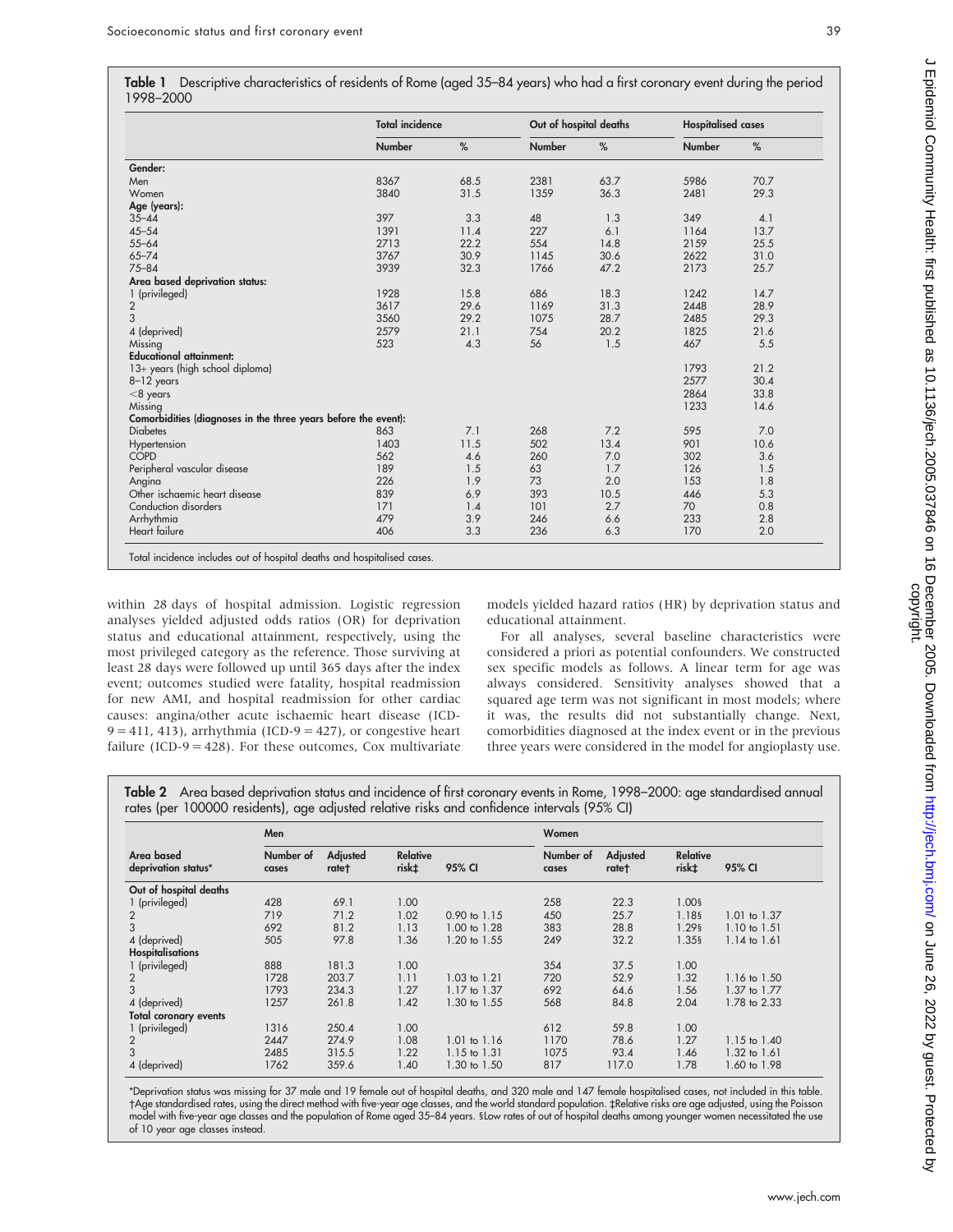Table 3 Frequency distribution (%) of comorbidities diagnosed in the preceding three years, and secondary diagnoses at the index AMI hospitalisation, by area based deprivation status among hospitalised patients aged 35–84 years in Rome, 1998– 2000

|                                                  |      |                | Area based deprivation status* |      |         |         |                   |
|--------------------------------------------------|------|----------------|--------------------------------|------|---------|---------|-------------------|
|                                                  |      | $\overline{2}$ | 3                              | 4    | missing | Overall | p Value for trend |
| Comorbidities diagnosed in preceding three years |      |                |                                |      |         |         |                   |
| <b>Diabetes</b>                                  | 5.9  | 6.5            | 7.4                            | 8.3  | 5.6     | 7.0     | < 0.01            |
| Hypertension                                     | 9.4  | 10.6           | 10.3                           | 12.7 | 8.1     | 10.6    | 0.01              |
| <b>COPD</b>                                      | 2.5  | 2.7            | 4.1                            | 4.8  | 3.4     | 3.6     | < 0.01            |
| Peripheral vascular disease                      | 1.3  | 1.2            | 1.6                            | 1.9  | 1.3     | 1.5     | 0.06              |
| Angina or other ischaemic heart disease          | 6.4  | 5.7            | 6.1                            | 6.7  | 4.5     | 6.1     | 0.52              |
| Conduction disorders                             | 1.0  | 0.6            | 0.9                            | 1.0  | 0.4     | 0.8     | 0.51              |
| Arrhythmia                                       | 3.1  | 2.2            | 2.7                            | 3.4  | 2.1     | 2.8     | 0.18              |
| Heart failure                                    | 1.7  | 1.5            | 2.3                            | 2.5  | 2.1     | 2.0     | 0.02              |
| Secondary diagnoses at time of index event       |      |                |                                |      |         |         |                   |
| <b>Diabetes</b>                                  | 13.2 | 15.8           | 16.2                           | 16.9 | 17.1    | 15.8    | 0.01              |
| Hypertension                                     | 29.6 | 30.7           | 28.5                           | 29.2 | 25.3    | 29.3    | 0.39              |
| <b>COPD</b>                                      | 4.5  | 4.5            | 5.2                            | 7.0  | 6.2     | 5.3     | < 0.01            |
| Peripheral vascular disease                      | 1.0  | 2.0            | 1.2                            | 1.5  | 1.5     | 1.5     | 0.99              |
| Angina or other ischaemic heart disease          | 12.1 | 10.2           | 11.1                           | 11.5 | 10.1    | 11.0    | 0.88              |
| Conduction disorders                             | 7.2  | 5.9            | 6.7                            | 6.8  | 5.8     | 6.5     | 0.82              |
| Arrhythmia                                       | 20.1 | 22.1           | 23.7                           | 25.2 | 24.8    | 23.1    | < 0.01            |
| Heart failure                                    | 13.5 | 14.4           | 12.6                           | 13.2 | 17.8    | 13.7    | 0.31              |

However, when examining short term mortality, only comorbidities diagnosed in prior hospitalisations were included. This approach served to avoid coding bias, namely the apparent ''protective effect'' of certain less severe diagnoses (for example, hypertension) because of the tendency to omit these diagnoses for severely ill patients.<sup>18</sup> For longer term outcomes (fatality, hospital readmissions for AMI or for other cardiac causes within one year) all comorbidities diagnosed either at the index event or previously were considered, as was PTCA at the index hospitalisation. All models were reduced to exclude comorbidities not associated with the outcome  $(p>0.20)$ . In subsequent overall analyses of both sexes, interaction terms between sexes and comorbidities were included when relevant.

### RESULTS

In all, 12 207 coronary events (3740 out of hospital deaths and 8467 hospitalisations) were found in the Rome population between 35 and 84 years old over the three year period. Figure 1 summarises the short term and one year outcomes. Ischaemic heart disease (ICD-9: 410–414) accounted for slightly more than half of the deaths of the 589 (8.0%) 28 day survivors who died within a year of their first coronary event.

Table 1 shows the distribution of total cases, out of hospital deaths, and hospitalised cases according to gender, age, area based deprivation status, and comorbidities diagnosed in the three preceding years, and, for the hospitalised patients, educational attainment. People who died out of hospital were more likely to be older and female than those hospitalised for AMI. Area based deprivation status was available for 94.5% of the study subjects, while educational attainment was available for 85.4% of hospitalised patients.

Table 2 reports sex specific age standardised incidence rates and relative risks of first coronary event by deprivation status. A clear trend was evident: the more deprived groups experienced higher rates and had relative risks significantly greater than 1.0 relative to the most privileged group. The socioeconomic gradient was more pronounced for hospitalisations ( $RR = 1.42$  men, 2.04 women lowest compared with highest) than for out of hospital deaths ( $RR = 1.36$  men, 1.35 women). The interaction of gender with deprivation status was significant for hospitalisations ( $p<0.05$ ).

Table 3 reports the frequency distribution of comorbidities in the three years before AMI hospitalisation and at the index event for the four deprivation categories. Although no differences were observed for most comorbidities considered, three diseases were more represented in the less privileged group at the index event: diabetes, COPD, and arrhythmias. Deprived patients were also more likely to have suffered diabetes, hypertension, COPD, and heart failure in the preceding three years.

Table 4 displays crude absolute risks, adjusted odds ratios for the outcomes in the hospitalised group, and adjusted hazard ratios for one year follow up outcomes in the 28 day survivors. In total, 789 hospitalised patients (9.3%) received PTCA at their index hospitalisation. As area based deprivation increased, the likelihood of receiving PTCA decreased (p for trend 0.02). The trend was clearer for men than for women, but significantly lower PTCA rates were seen for women than for men (OR = 0.53, 95% CI: 0.40, 0.72).

Overall, area based deprivation status was not significantly associated with other outcomes, although a tendency of higher short term mortality for more deprived groups was suggested for women (p for trend 0.05). No effect modification by sex was found for the one year outcomes.

Agreement between area based deprivation status and individual educational attainment was high. The proportions of patients with at least a high school diploma were 32.3% and 16.2% in the most and least affluent census blocks, respectively, while 25.4% and 38.1%, respectively, had not completed middle school (p for trend $< 0.01$ ).

Table 5 gives results of analyses using individual educational attainment as the exposure variable. The least educated patients were least likely to receive PTCA (p for trend, 0.004), especially among men. Crude fatality rates (both short term and first year) seem to show disparities, but strong confounding by age was present. Indeed, educational attainment was strongly correlated with age (p for trend  $< 0.01$ ): 15% of patients aged 75–84 years had at least a high school diploma, compared with 53% of those aged 35–44. Hence, the age adjusted odds ratios for short term mortality were smaller than expected and not statistically significant in the gender stratified analyses. Overall, however, a small effect of educational attainment on short term, but not first year, mortality remained (OR = 1.24,  $p$  for trend 0.04). No other educational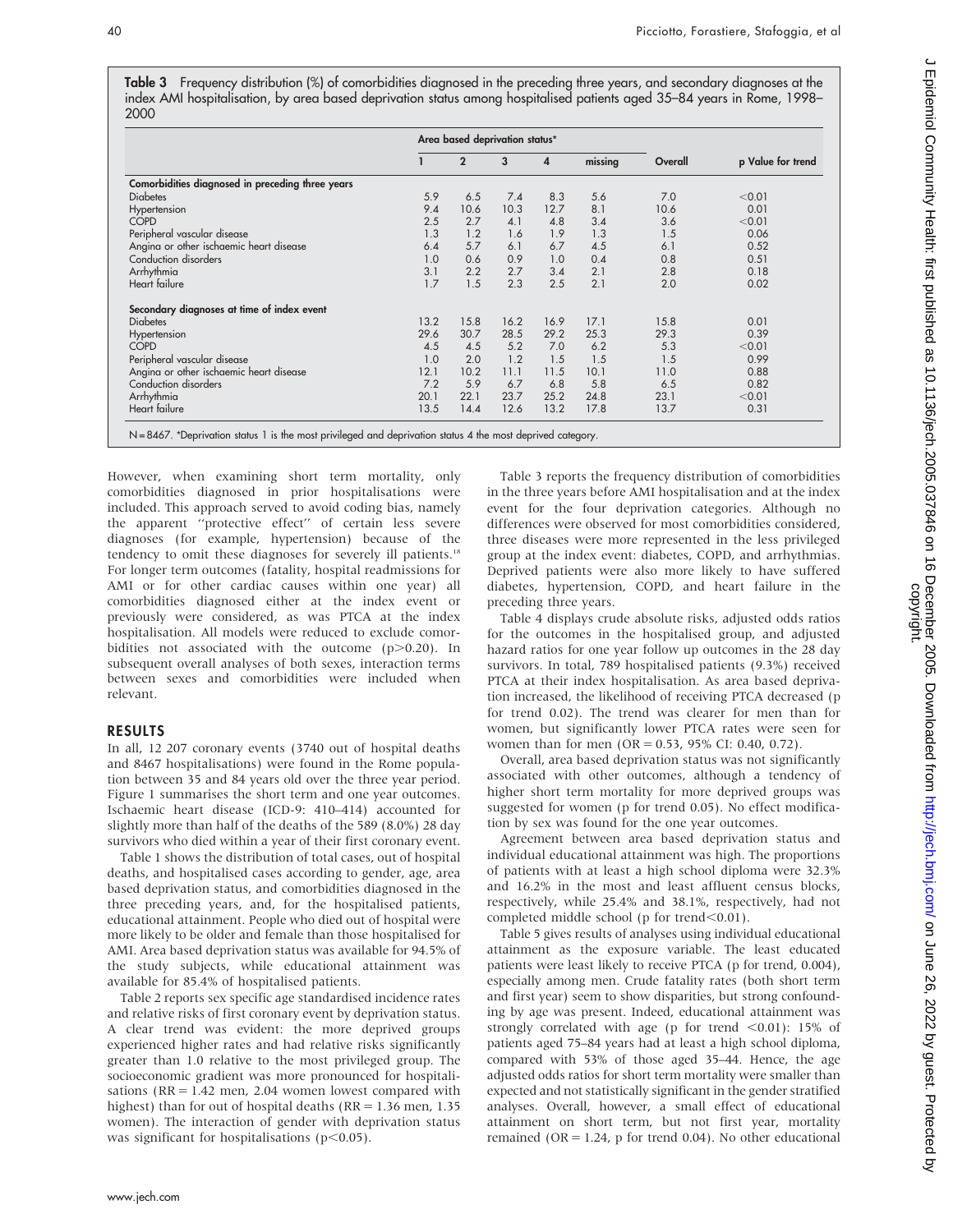Table 4 Association between neighbourhood based SES and outcome of first AMI hospitalisation in Rome, 1998–2000

|                                                       | Men                |                   |        |      |                    | Women                    |        |      |                    | All               |        |      |  |
|-------------------------------------------------------|--------------------|-------------------|--------|------|--------------------|--------------------------|--------|------|--------------------|-------------------|--------|------|--|
| Area based deprivation status                         | <b>Risk</b><br>(%) | Adjusted<br>OR/HR | 95% CI |      | <b>Risk</b><br>(%) | <b>Adjusted</b><br>OR/HR | 95% CI |      | <b>Risk</b><br>(%) | Adjusted<br>OR/HR | 95% CI |      |  |
| PTCA*+                                                |                    |                   |        |      |                    |                          |        |      |                    |                   |        |      |  |
| 1 (privileged)                                        | 11.0               | 1.00              |        |      | 5.7                | 1.00                     |        |      | 9.5                | 1.00              |        |      |  |
| $\overline{2}$                                        | 10.9               | 0.97              | 0.75   | 1.27 | 7.9                | 1.43                     | 0.83   | 2.45 | 10.0               | 1.05              | 0.83   | 1.34 |  |
| 3                                                     | 11.1               | 0.94              | 0.73   | 1.22 | 5.8                | 0.98                     | 0.56   | 1.73 | 9.6                | 0.95              | 0.75   | 1.21 |  |
| 4 (deprived)                                          | 9.0                | 0.75              | 0.56   | 1.01 | 5.1                | 0.83                     | 0.45   | 1.53 | 7.8                | 0.77              | 0.59   | 0.99 |  |
| p value trend                                         |                    | 0.05              |        |      |                    | 0.14                     |        |      |                    | 0.02              |        |      |  |
| Short term fatality*±                                 |                    |                   |        |      |                    |                          |        |      |                    |                   |        |      |  |
| 1 (privileged)                                        | 13.7               | 1.00              |        |      | 17.5               | 1.00                     |        |      | 14.8               | 1.00              |        |      |  |
| $\overline{2}$                                        | 11.3               | 0.86              | 0.67   | 1.10 | 18.2               | 1.18                     | 0.84   | 1.66 | 13.4               | 0.96              | 0.78   | 1.17 |  |
| 3                                                     | 10.5               | 0.86              | 0.67   | 1.11 | 19.9               | 1.47                     | 1.04   | 2.07 | 13.1               | 1.04              | 0.85   | 1.28 |  |
| 4 (deprived)                                          | 10.8               | 0.91              | 0.69   | 1.19 | 18.5               | 1.35                     | 0.94   | 1.94 | 13.2               | 1.04              | 0.84   | 1.29 |  |
| p value trend                                         |                    | 0.57              |        |      |                    | 0.05                     |        |      |                    | 0.47              |        |      |  |
| First year fatality†§¶                                |                    |                   |        |      |                    |                          |        |      |                    |                   |        |      |  |
| 1 (privileged)                                        | 6.9                | 1.00              |        |      | 9.9                | 1.00                     |        |      | 7.8                | 1.00              |        |      |  |
| $\overline{2}$                                        | 6.9                | 1.08              | 0.77   | 1.50 | 12.4               | 1.50                     | 0.97   | 2.32 | 8.4                | 1.23              | 0.95   | 1.60 |  |
| 3                                                     | 7.0                | 1.27              | 0.91   | 1.76 | 10.5               | 1.31                     | 0.83   | 2.06 | 7.9                | 1.29              | 0.99   | 1.68 |  |
| 4 (deprived)                                          | 6.6                | 1.23              | 0.86   | 1.75 | 10.4               | 1.36                     | 0.85   | 2.17 | 7.7                | 1.27              | 0.96   | 1.69 |  |
| p value trend                                         |                    | 0.15              |        |      |                    | 0.46                     |        |      |                    | 0.12              |        |      |  |
| Rehospitalisation for AMI (1 year)†§¶                 |                    |                   |        |      |                    |                          |        |      |                    |                   |        |      |  |
| 1 (privileged)                                        | 3.1                | 1.00              |        |      | 4.1                | 1.00                     |        |      | 3.4                | 1.00              |        |      |  |
| $\overline{2}$                                        | 4.2                | 1.33              | 0.83   | 2.13 | 4.1                | 1.02                     | 0.51   | 2.04 | 4.2                | 1.22              | 0.83   | 1.80 |  |
| 3                                                     | 3.1                | 0.98              | 0.60   | 1.59 | 3.1                | 0.79                     | 0.37   | 1.66 | 3.1                | 0.91              | 0.60   | 1.37 |  |
| 4 (deprived)                                          | 3.4                | 1.06              | 0.63   | 1.78 | 3.7                | 0.94                     | 0.44   | 1.98 | 3.5                | 1.01              | 0.66   | 1.54 |  |
| p value trend                                         |                    | 0.59              |        |      |                    | 0.67                     |        |      |                    | 0.46              |        |      |  |
| Rehospitalisation for other cardiac cause (1 year)+§¶ |                    |                   |        |      |                    |                          |        |      |                    |                   |        |      |  |
| 1 (privileged)                                        | 16.3               | 1.00              |        |      | 16.1               | 1.00                     |        |      | 16.3               | 1.00              |        |      |  |
| $\overline{2}$                                        | 17.1               | 1.04              | 0.84   | 1.29 | 14.6               | 0.86                     | 0.60   | 1.24 | 16.4               | 0.99              | 0.82   | 1.19 |  |
| 3                                                     | 17.1               | 1.04              | 0.84   | 1.29 | 19.1               | 1.12                     | 0.79   | 1.58 | 17.7               | 1.06              | 0.88   | 1.27 |  |
| 4 (deprived)                                          | 15.6               | 0.93              | 0.74   | 1.17 | 17.5               | 0.99                     | 0.68   | 1.42 | 16.2               | 0.94              | 0.77   | 1.14 |  |
| p value trend                                         |                    | 0.48              |        |      |                    | 0.54                     |        |      |                    | 0.73              |        |      |  |

N = 8000. The reference category is deprivation status 1. Risks are crude absolute risks. Odds ratios and hazard ratios are adjusted for gender, age (as a continuous variable), and selected comorbidities (diabetes, hypertension, COPD, peripheral vascular disease, arrhythmia, conduction disorders, heart failure, angina/other ischaemic heart disease). \*Odds ratio reported from logistic regression. Adjusted for comorbidities diagnosed either at the index event or in the preceding three years. ‡Adjusted for comorbidities diagnosed in the preceding three years. §Hazard ratio reported from Cox multivariate analysis of survival time. -Adjusted for PTCA. Crude absolute risks, adjusted odds ratios (OR)/hazard ratios (HR) and 95% confidence intervals (95% CI).

disparities reached statistical significance, and gender did not modify the effect except in the case of PTCA.

### **DISCUSSION**

Three MONICA studies found rates of out of hospital deaths among lower SES strata<sup>19</sup>: one included only men,<sup>2</sup> one found equal effects of SES among women and men,<sup>1</sup> and one found weaker effects of SES among women,<sup>3</sup> but all examined a restricted age range where women rarely suffer coronary events. A Scottish study found that the social deprivation gradient was less steep among women than among men.20 In Rome, the relative risk (most compared with least deprived areas) of out of hospital death was about equal for men and for women.

However, the socioeconomic gradient in the hospitalisation rate for AMI in the Rome population was much steeper for women than for men. Previous results on this outcome are sparse, but total incidence has been studied. In Finland, those of lower income or education level had higher total incidence rates among both sexes, with effect modification by gender depending on which measure was used.<sup>3</sup> In Scotland, as in Rome, overall incidence had a strong socioeconomic gradient that was steeper for women than for men.<sup>1</sup> In the USA, the steeper educational gradient for women than for men in total incidence of coronary heart disease was mainly attributable to body mass index.<sup>21</sup> However, in all cases, SES accounted for more coronary events among men than among women because women's absolute risk was much lower.

Our negative findings for one year outcomes are consistent with a London study, where only short term mortality rates were higher among more deprived patients.<sup>10</sup> This latter disparity was inconsistently evidenced in Rome: only among women when using area based deprivation status and only

overall when using educational attainment to measure SES. The London study did not present gender stratified results, and in Glasgow, where short term mortality was not associated with SES, no difference was found between the sexes.<sup>1</sup> However, in Finland both short and long term mortality were associated with low SES, with greater effects seen among men than among women.<sup>3</sup>

In Rome the only post-hospitalisation outcome showing a clear socioeconomic gradient was PTCA. Access to PTCA depends on illness severity and comorbidities.<sup>22</sup> Diabetes, COPD, and arrhythmia were more prevalent in the most disadvantaged Roman patients, consistent with many studies showing more severe clinical findings in patients of lower SES.<sup>6 8 9 19 23</sup> However, this did not explain differential access to PTCA: recanalisation procedures were less likely to be performed on those living in deprived areas, on those with lower educational attainment, and on women, even after adjusting for comorbidities. As PTCA was only just becoming widespread during the years studied, social disparities in receiving this surgery might no longer exist. However, our results are consistent with findings from the USA,<sup>8</sup> Canada,<sup>6</sup> and Scotland.24 In Canada, geographical proximity to a hospital offering the service did not fully account for differential access to angiography by SES.<sup>25</sup> As in Rome, North American women were significantly less likely than men to undergo recanalisation<sup>6 26</sup>; in Scotland gender differences depended on the procedure.<sup>24</sup> In the former Yorkshire Region (UK), socioeconomic inequities in access to revascularisation procedures varied geographically.<sup>27</sup> In Finland, such sex and socioeconomic inequities in access decreased from 1988 to 1996, but were not eliminated completely.28 Finally, in Rome, living in a deprived area (same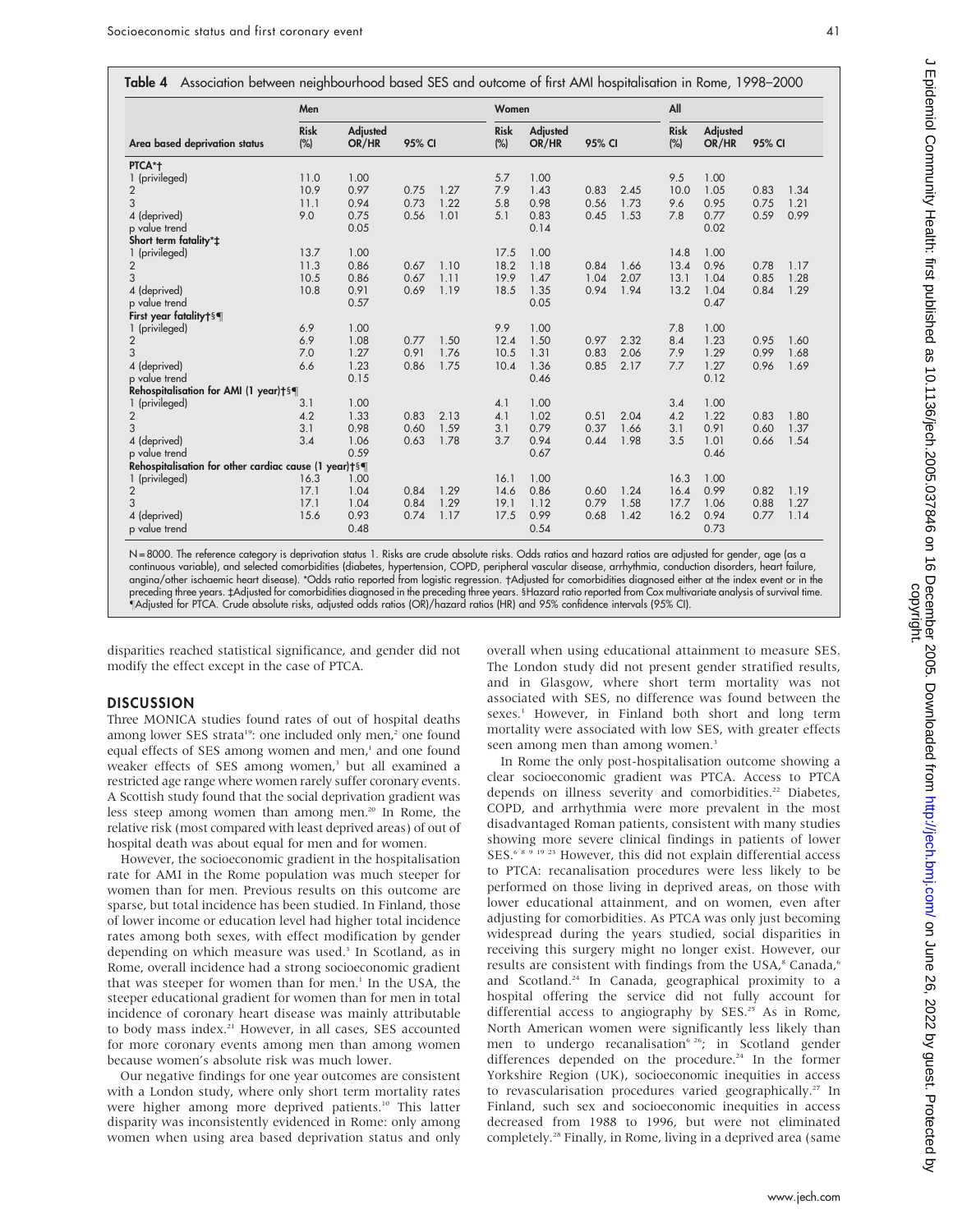|                                                                 | Men                |                          |        |      | Women                 |                          |        |      | All                   |                          |        |      |
|-----------------------------------------------------------------|--------------------|--------------------------|--------|------|-----------------------|--------------------------|--------|------|-----------------------|--------------------------|--------|------|
| <b>Educational attainment</b>                                   | <b>Risk</b><br>(%) | <b>Adjusted</b><br>OR/HR | 95% CI |      | <b>Risk</b><br>$(\%)$ | <b>Adjusted</b><br>OR/HR | 95% CI |      | <b>Risk</b><br>$(\%)$ | <b>Adjusted</b><br>OR/HR | 95% CI |      |
| PTCA*+                                                          |                    |                          |        |      |                       |                          |        |      |                       |                          |        |      |
| at least 13 years                                               | 14.0               | 1.00                     |        |      | 8.0                   | 1.00                     |        |      | 12.9                  | 1.00                     |        |      |
| 8-12 years                                                      | 11.3               | 0.86                     | 0.70   | 1.06 | 8.0                   | 1.06                     | 0.64   | 1.76 | 10.5                  | 0.89                     | 0.74   | 1.08 |
| less than 8 years                                               | 7.7                | 0.70                     | 0.55   | 0.90 | 5.3                   | 0.88                     | 0.52   | 1.47 | 6.7                   | 0.73                     | 0.58   | 0.90 |
| p value for trend                                               |                    | 0.01                     |        |      |                       | 0.50                     |        |      |                       | 0.004                    |        |      |
| Short term fatality*±                                           |                    |                          |        |      |                       |                          |        |      |                       |                          |        |      |
| at least 13 years                                               | 7.8                | 1.00                     |        |      | 13.4                  | 1.00                     |        |      | 8.8                   | 1.00                     |        |      |
| $8-12$ years                                                    | 9.6                | 1.13                     | 0.88   | 1.45 | 15.4                  | 1.16                     | 0.78   | 1.73 | 11.1                  | 1.13                     | 0.92   | 1.40 |
| less than 8 years                                               | 14.8               | 1.22                     | 0.95   | 1.56 | 21.7                  | 1.31                     | 0.91   | 1.88 | 17.6                  | 1.24                     | 1.01   | 1.52 |
| p value for trend                                               |                    | 0.12                     |        |      |                       | 0.13                     |        |      |                       | 0.04                     |        |      |
| First year fatality†§¶                                          |                    |                          |        |      |                       |                          |        |      |                       |                          |        |      |
| at least 13 years                                               | 4.7                | 1.00                     |        |      | 8.1                   | 1.00                     |        |      | 5.3                   | 1.00                     |        |      |
| $8-12$ years                                                    | 6.1                | 1.12                     | 0.82   | 1.53 | 11.2                  | 1.21                     | 0.74   | 1.97 | 7.4                   | 1.16                     | 0.90   | 1.51 |
| less than 8 years                                               | 9.8                | 1.02                     | 0.75   | 1.38 | 13.0                  | 1.02                     | 0.64   | 1.62 | 11.0                  | 1.02                     | 0.79   | 1.31 |
| p value for trend                                               |                    | 0.98                     |        |      |                       | 0.70                     |        |      |                       | 0.80                     |        |      |
| Rehospitalisation for AMI (1 year)+§¶                           |                    |                          |        |      |                       |                          |        |      |                       |                          |        |      |
| at least 13 years                                               | 3.6                | 1.00                     |        |      | 2.6                   | 1.00                     |        |      | 3.4                   | 1.00                     |        |      |
| 8-12 years                                                      | 3.3                | 0.84                     | 0.57   | 1.24 | 4.6                   | 1.74                     | 0.75   | 4.01 | 3.6                   | 0.99                     | 0.70   | 1.39 |
| less than 8 years                                               | 3.9                | 0.83                     | 0.56   | 1.25 | 4.0                   | 1.39                     | 0.61   | 3.18 | 3.9                   | 0.90                     | 0.63   | 1.28 |
| p value for trend                                               |                    | 0.38                     |        |      |                       | 0.76                     |        |      |                       | 0.55                     |        |      |
| Rehospitalisation for other cardiac cause (1 year) $\dagger$ §¶ |                    |                          |        |      |                       |                          |        |      |                       |                          |        |      |
| at least 13 years                                               | 16.2               | 1.00                     |        |      | 15.8                  | 1.00                     |        |      | 16.2                  | 1.00                     |        |      |
| 8-12 years                                                      | 17.2               | 1.04                     | 0.87   | 1.24 | 17.1                  | 1.07                     | 0.75   | 1.54 | 17.2                  | 1.05                     | 0.90   | 1.23 |
| less than 8 years                                               | 16.7               | 0.98                     | 0.81   | 1.19 | 17.2                  | 1.03                     | 0.73   | 1.47 | 16.9                  | 0.99                     | 0.84   | 1.17 |
| p value for trend                                               |                    | 0.83                     |        |      |                       | 0.96                     |        |      |                       | 0.86                     |        |      |

N = 7234. The reference category is at least 13 years of education. Risks are crude absolute risks. Odds ratios and hazard ratios are adjusted for gender, age (as a continuous variable), and selected comorbidities (diabetes, hypertension, COPD, peripheral vascular disease, arrhythmia, conduction disorders, heart failure, angina/other ischaemic heart disease). \*Odds ratio reported from logistic regression. Adjusted for comorbidities diagnosed either at the index event or in the preceding three years. ‡Adjusted for comorbidities diagnosed in the preceding three years. SHazard ratio reported from Cox multivariate analysis of survival time. -Adjusted for PTCA. Crude absolute risks, adjusted odds ratios/hazard ratios and 95% confidence intervals (CI).

indicator used as in this study) was associated with reduced access to coronary care units.<sup>14</sup> Hence, many locations show evidence of treatment disparities, although publication bias may exaggerate such inequality and the causes may not be the same for different treatments and locations.

Some limitations of the study should be mentioned. Deprivation status was area based and may not accurately represent the person's true SES. However, several studies found that neighbourhood socioeconomic environment had significant effects on coronary heart disease hospitalisations and mortality, even after adjustment for individual level SES measures.<sup>29-31</sup> Although the urban structure of Rome is different from that of northern European cities, where segregation by SES is more pronounced, the census blocks used in defining deprivation status were small enough (average population 466) to capture disparities: this indicator is associated to many health outcomes previously studied.14 17 32 33 Deprivation status was also based on 1991 census data, which could be outdated. Resulting misclassifications did not preclude detection of clear differences at the population level but may have masked post-hospitalisation outcomes. Rather consistent results were found, however, when using individual educational attainment.

### What this paper adds

The socioeconomic gradient in total incidence of coronary events was steeper among women than among men in Rome, but this was attributable to hospitalisations rather than out of hospital deaths. Area based deprivation status and individual educational attainment seemed not to influence one year prognosis, but were significant predictors of access to PTCA.

We selected the subjects under study based on linkage between various registries and following examples from other countries.34 35 Our definition of out of hospital death for coronary event is consistent with a restricted version of the definition of ''possible fatal coronary heart disease'' in a 2003 Scientific Statement of the American Heart Association.<sup>36</sup> Hospitalisation for AMI was defined as having primary diagnosis ICD-9 = 410, whose accuracy in hospital discharge records in Rome has been previously validated.<sup>37</sup> <sup>38</sup> As only the first event was considered, our results may not hold for repeated events. When an AMI patient suffers serious complications, these may be reported as the principal diagnosis while AMI is reported as a secondary diagnosis; such patients are more likely to experience adverse short and long term outcomes. Because we excluded these subjects, if they lived in more deprived areas then a bias towards the null could have occurred.

A selection bias based on severity could be responsible for the weak and negative post-hospitalisation findings. If emergency health services were provided disproportionately to wealthier neighbourhoods, then those from deprived areas who reached the hospital would be the ones with less severe AMI. They would therefore have a better prognosis than those from wealthy areas, who would arrive at the hospital even with a more severe AMI. Consequently, differences in treatment or prognosis, favouring higher SES strata, would

### Policy implications

People involved in health care should be aware of the socioeconomic differences in the occurrence of coronary events. Efforts should be made to offer equal access to PTCA treatment in different socioeconomic groups.